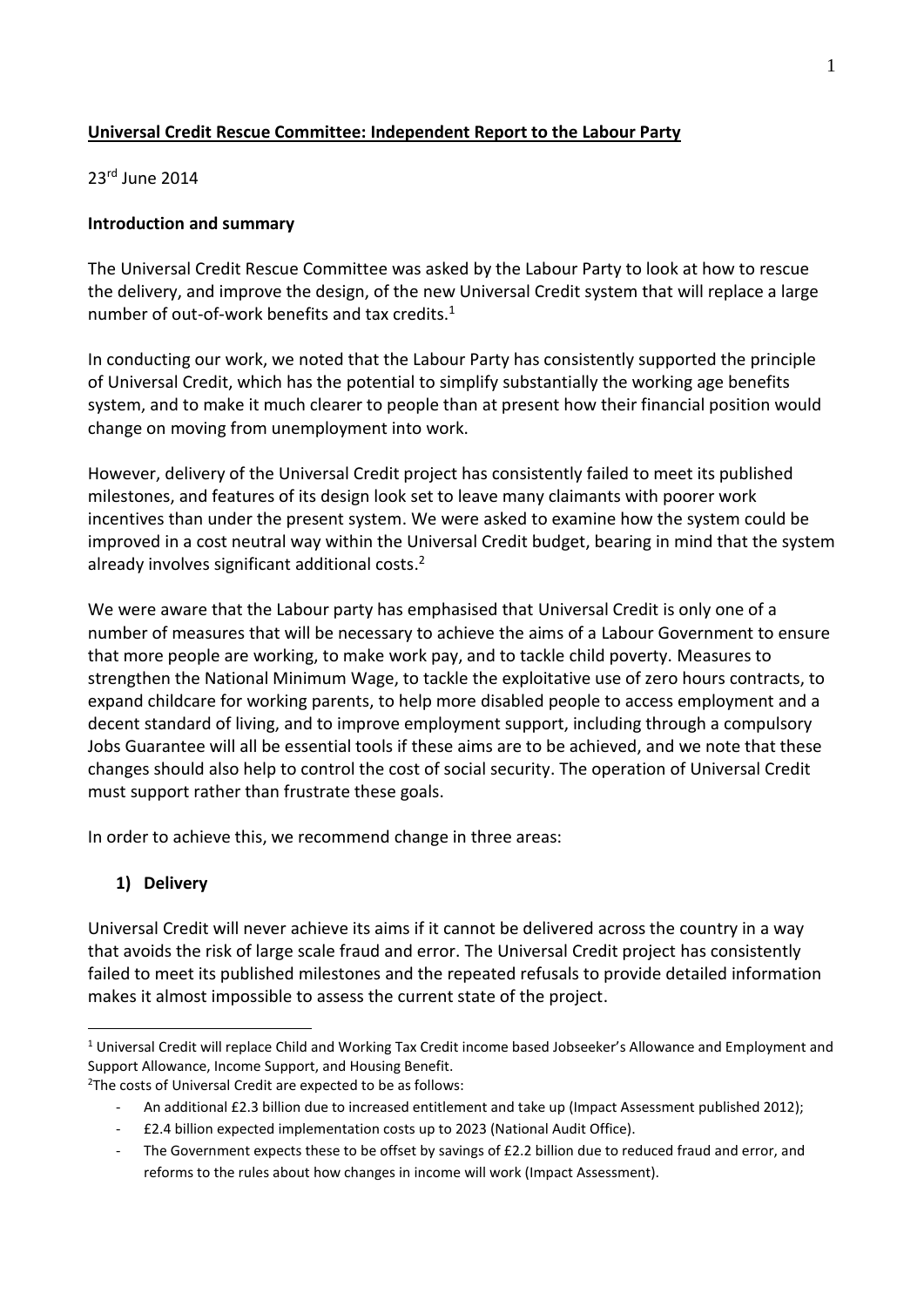**We recommend that an incoming Labour government undertakes a full review of the Universal Credit project, including assessing frankly which parts of the project can be rescued, and an analysis of the Business Case for the project**.

**They should publish the Business Plan that results, and should report quarterly to Parliament on progress against this plan. They should invite the National Audit Office to examine the Business Plan and each quarterly report, and report to Parliament publicly on these.** 

# **2) Work incentives**

We hope that Universal Credit will improve work incentives, at least in part through the increased transparency and simplicity that should arise when the system is fully functioning.

However, we are concerned that two aspects of the current design in particular will damage work incentives, and make it harder for Labour to meet their long term goals. We are clear that any changes must be funded from within the existing Universal Credit budget, but recommend that the Review examines the trade-offs involved in addressing these issues.

First, we are concerned that Universal Credit will weaken the incentive for second earners in couples to work. One in five children in poverty now lives with a single-earner couple, and ensuring that more second earners, principally women, are able to take up employment will be critical to reducing child poverty rates.<sup>3</sup>

Secondly, the decision to leave Council Tax Support out of Universal Credit means that the aim of simplicity is being undermined, with many claimants facing two separate rates of benefit withdrawal when they move into work or their incomes increase. We believe there is a case for reviewing whether Council Tax Support should be integrated into Universal Credit, and recommend that the Review re-examine the pros and cons of such an approach.

# **3) Payments**

<u>.</u>

If Universal Credit is to deliver a better and more secure system of in and out-of-work support, it needs to reflect the reality of families' lives. We believe that the decision to pay Universal Credit only to one member of a couple, rather than reflecting the current system in which payments with respect for children can be paid to the main carer risks transferring money from 'purse to wallet', with significant risks for many women.

**We therefore recommend that the elements of UC relating to children should be paid to the main carer of the children, usually their mother, even when the balance of the UC payment is made to the other member of a couple**. The Review should look at the most cost-effective and practical way to make this change within the current funding.

Universal Credit also risks substantially increasing red-tape for the growing number of people who are self-employed, asking them to understand three separate sets of accounting rules in order to

<sup>&</sup>lt;sup>3</sup> For example, research by the TUC and Child Poverty Action Group recommends that the introduction of an additional work allowance for second earners would be an effective means of increasing work incentives for couples.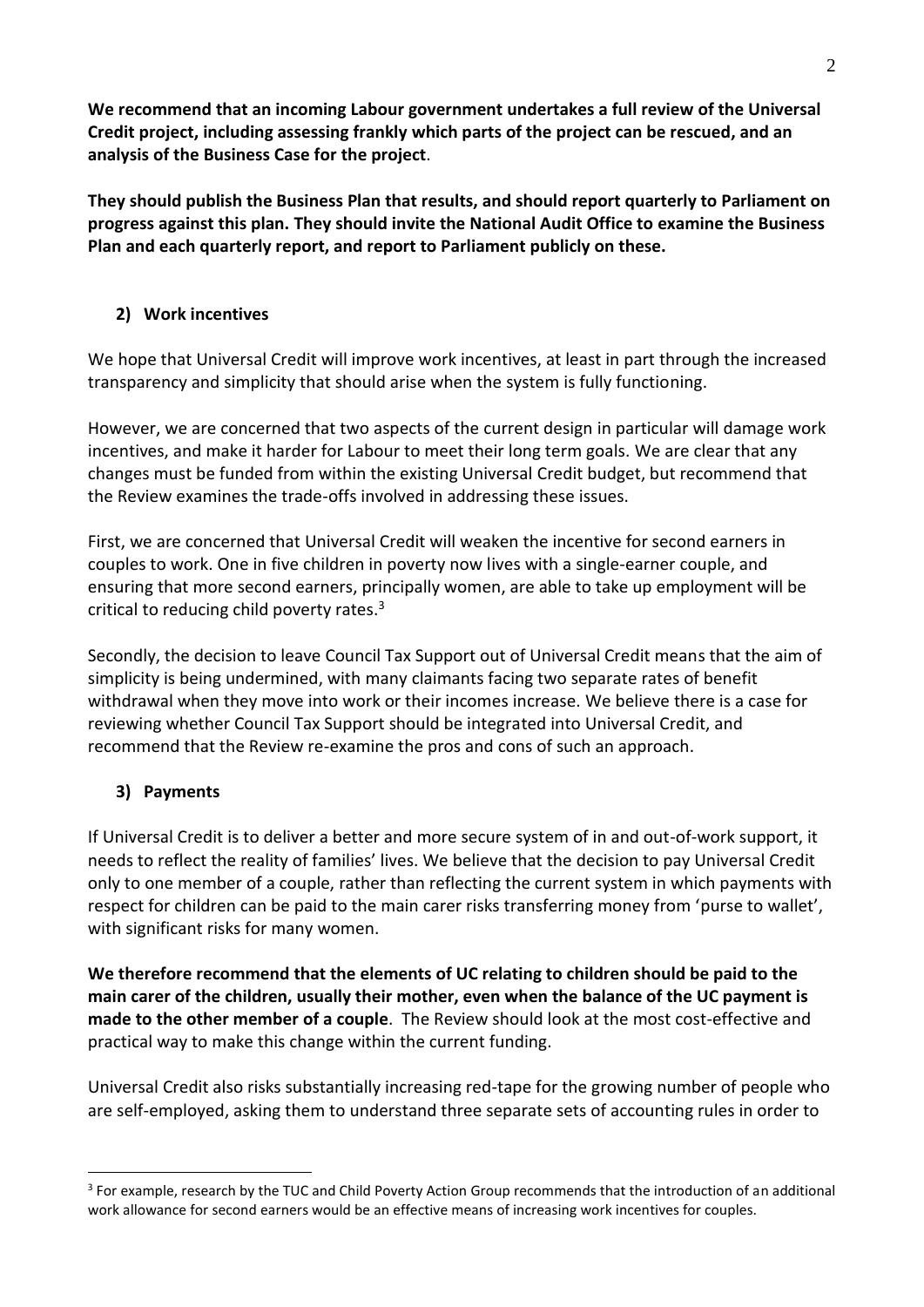comply with Government regulation. **The review should examine how best to simplify the system of reporting income within Universal Credit for the self-employed**.

# **1) Delivery**

The Universal Credit projects has consistently failed to meet its published milestones and the repeated refusals to provide detailed information makes it almost impossible to assess the current state of the project.

As the National Audit Office concluded in their report of September 2013, the project has been managed poorly and "*Throughout the programme the Department has lacked a detailed view of how Universal Credit is meant to work***.**" 4

The National Audit Office highlight the project management of Universal Credit as characterised by:

- **'Lack of transparency and challenge'** with a 'fortress mentality within the programme team, and a good news reporting culture'
- **'Inadequate financial control over supplier spending';** and
- **'Ineffective departmental oversight'.**

The consequences of this poor management for both claimants and the taxpayer have been significant. While the original plan for Universal Credit roll out said that there would be over a million claimants by April 2014, the latest statistics show that as at February 2014, just 5,180 were actually claiming.<sup>5</sup>

Moreover, the DWP's annual report for 2012/13 revealed that over £40 million of IT has had to be written off, and a further £90 million will be written down over a period of five years.<sup>6</sup> As the Auditor General concluded in his report on the accounts, future IT development remains uncertain. His assessment is worth quoting at length:

*"While the £151.9 million asset recognised in the accounts at 31 March 2013 is free from material misstatement, the overall cost of developing assets to support Universal Credit is subject to considerable uncertainty. The Department acknowledges in Note 16d to the accounts, that there is uncertainty over the useful economic life of the existing Universal Credit software pending the development of the alternative digital solution and uncertainty over whether Universal Credit claimants will be able to migrate from the current IT infrastructure to the new digital solution by December 2017.*

*In approving the development of a digital solution for the delivery of Universal Credit, the Ministerial Oversight Group noted that the investment and recurrent costs of this solution are* 

<sup>&</sup>lt;u>.</u> <sup>4</sup> National Audit Office (2013) *Universal Credit: early progress*

<sup>5</sup> DWP (May 2014),

*Universal Credit – experimental official statistics to February 2014*  [https://www.gov.uk/government/uploads/system/uploads/attachment\\_data/file/310972/universal-credit-first](https://www.gov.uk/government/uploads/system/uploads/attachment_data/file/310972/universal-credit-first-release-may14.pdf)[release-may14.pdf](https://www.gov.uk/government/uploads/system/uploads/attachment_data/file/310972/universal-credit-first-release-may14.pdf)

<sup>6</sup> Department for Work and Pensions Annual Report & Accounts 2012-13 (For the year ended 31March 2013)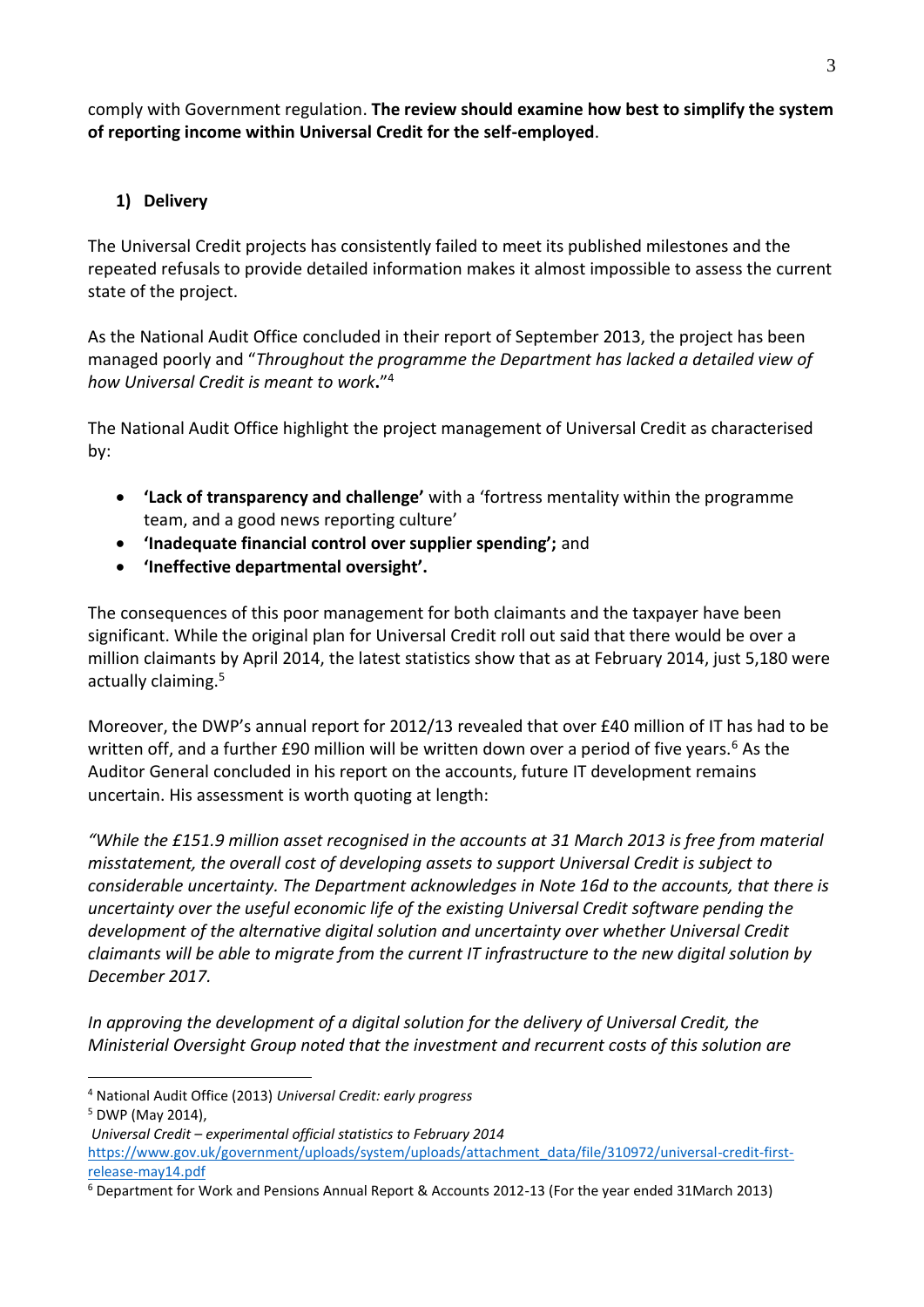*between £25 and £32 million up to November 2014. The Department's intention is to build a core digital service that will deliver to 100 people by then, after which it will assess the results of that work and consider whether to extend the service to increasing numbers. At this early stage in its development, there are uncertainties over the exact nature of the digital solution, and in particular:*

*How it will work;*

1

- *When it will be ready;*
- *How much it will cost; and*
- *Who will do the work to develop and build it.*

In the light of this uncertainty, it is clear that the state of the Universal Credit project, its management, assets, and the potential for it to roll out as planned, will require a fundamental reassessment by an incoming Government. **We recommend that an incoming Labour government undertakes a full review of the Universal Credit project, including assessing frankly which parts of the project can be rescued, and analysis of the Business Case for the project**. Our hope is that it can be, but this cannot be taken for granted. Taking some months, it will be necessary to produce a clear vision for the project, define its goals, consider whether they can be achieved and, if they can, formulate a robust plan for delivering them.

Given that a lack of transparency has, in our view, contributed to the problems faced by Universal Credit, as well as damaged the legitimacy of the project with Parliament and the Public, we believe that a new openness is required if the project is to move forward.

**An incoming Labour Government should publish the Business Plan that results from this review, and should report quarterly to Parliament on progress against this plan. They should invite the National Audit Office to examine the Business Plan and each quarterly report, and report to Parliament publicly on these.** 

Universal Credit depends for its effective functioning on a parallel HMRC PAYE Real Time Information project. That has, however, recently also suffered delays, $<sup>7</sup>$  and accountants have</sup>

 $7$  The Government initially claimed that all employers would be using RTI by October 2013.

Asked by Lord Kennedy of Southwark: To ask Her Majesty's Government how many employers will be ready for real time information PAYE in March 2013.[HL12149]

Lord Sassoon: HMRC will pilot real time information (RTI) from April 2012 to test the system. Around 300 volunteer software developers, employers and pension providers are taking part in this. The department is exploring whether more employers and pension providers could be brought into RTI during 2012-13, if the pilot is working well.

The remaining employers and pension providers will start using RTI from April 2013. HMRC expects all employers and pension providers to be using RTI by October 2013, in time for the introduction of universal credit.

*Hansard, written answer, 17 October 2011, Column WA37*

However earlier this year the Government announced that the adoption of RTI would be delayed until next year for small businesses.

<sup>&</sup>quot;A phased approach is now being adopted to get the remaining 1.9 million employer schemes into RTI by the October 2013 deadline. As part of this phased approach, in March 2013, HMRC announced a temporary relaxation to 5 October 2013 of RTI reporting arrangements for small businesses (fewer than 50 employees) to allow extra time for these employers to adapt their processes and change arrangements with payroll providers. On 12 June 2013, HMRC announced that it will be seeking to extend this temporary relaxation until April 2014."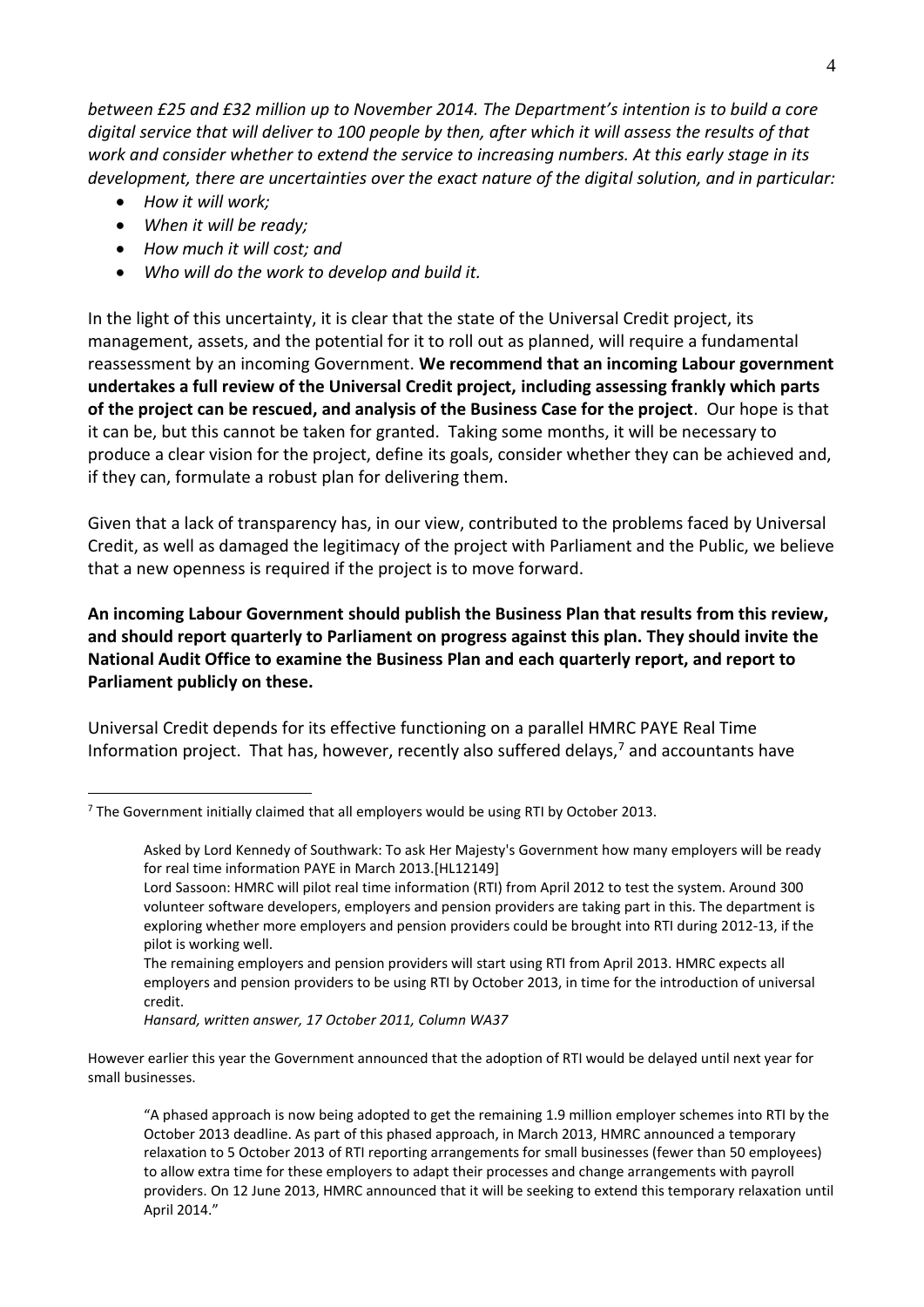complained about aspects of its implementation. RTI will need to be included within the scope of the Review, although it appears to be much nearer readiness than the UC system.

We regard the role of local authorities and their partners in supporting Universal Credit claimants as crucial. The Labour Party is also arguing for an expanded role for local areas and regions in employment support and the committee welcome the current discussions between the DWP and local authorities in Greater Manchester and elsewhere about how councils can best support welfare reform. The Universal Credit Review should identify the good practice being developed in these discussions for application more widely.

### **Timeline of Universal Credit Delivery**

**November 2010** White Paper on 'Universal Credit: welfare that works' states that from October 2013, all new claims for out-of work benefits would be for Universal Credit, by April 2014 no new claims would be made for tax credits, and that Universal Credit would be fully in place by October 2017.<sup>8</sup>

**November 2011** Government state that over a million people would be on Universal Credit by April 2014.<sup>9</sup>

**June 2012** Government announce that the introduction of Universal Credit for new out of work benefit claims would be limited to one Jobcentre per region, but that by mid 2014 'all new benefit claims for those in and out of work will be for Universal Credit'.<sup>10</sup>

**September 2013** The National Audit Office confirm that the Government 'reset' Universal Credit earlier that year because of concerns raised by the Major Project Authority, that the Department has "delayed" rolling out Universal Credit nationally and recommend that the Department "scale back its original delivery ambition" and is "reassess what it must do to roll-out Universal Credit to claimants".<sup>11</sup>

**December 2013 :** Iain Duncan Smith sets out a new timetable for Universal Credit. This confirms delays, announcing that Universal Credit will not be fully available in each part of Great Britain until 2016 and that the majority of the remaining legacy case load will not move on to universal credit until 2016 and 2017.<sup>12</sup> No date by which all claimants will be on the new benefit has been set.

*National Audit Office, HM Revenue & Customs 2012-13 Accounts Report by the Comptroller and Auditor General, R29[, http://www.nao.org.uk/wp-content/uploads/2013/07/10174-001\\_HMRC\\_Standard-report.pdf](http://www.nao.org.uk/wp-content/uploads/2013/07/10174-001_HMRC_Standard-report.pdf)*

<u>.</u>

<sup>8</sup> *Department for Work and Pensions, Universal Credit: Welfare that Works, November 2010, p.37, [https://www.gov.uk/government/uploads/system/uploads/attachment\\_data/file/48897/universal-credit-full](https://www.gov.uk/government/uploads/system/uploads/attachment_data/file/48897/universal-credit-full-document.pdf)[document.pdf](https://www.gov.uk/government/uploads/system/uploads/attachment_data/file/48897/universal-credit-full-document.pdf)*

<sup>9</sup> *Department for Work and Pensions press release, 1 November 2011, [https://www.gov.uk/government/news/iain](https://www.gov.uk/government/news/iain-duncan-smith-sets-out-next-steps-for-moving-claimants-onto-universal-credit)[duncan-smith-sets-out-next-steps-for-moving-claimants-onto-universal-credit](https://www.gov.uk/government/news/iain-duncan-smith-sets-out-next-steps-for-moving-claimants-onto-universal-credit)*

<sup>10</sup> "*Department for Work and Pensions, e-zine, Touchbase, June 2012[, http://www.dwp.gov.uk/docs/touchbase-ezine](http://www.dwp.gov.uk/docs/touchbase-ezine-june-2012.pdf)[june-2012.pdf](http://www.dwp.gov.uk/docs/touchbase-ezine-june-2012.pdf)*

<sup>11</sup> National Audit Office (2013) *Universal Credit: early progress*

<sup>12</sup> House of Commons Hansard 5 December 2013, column 65WS

<http://www.publications.parliament.uk/pa/cm201314/cmhansrd/cm131205/wmstext/131205m0001.htm>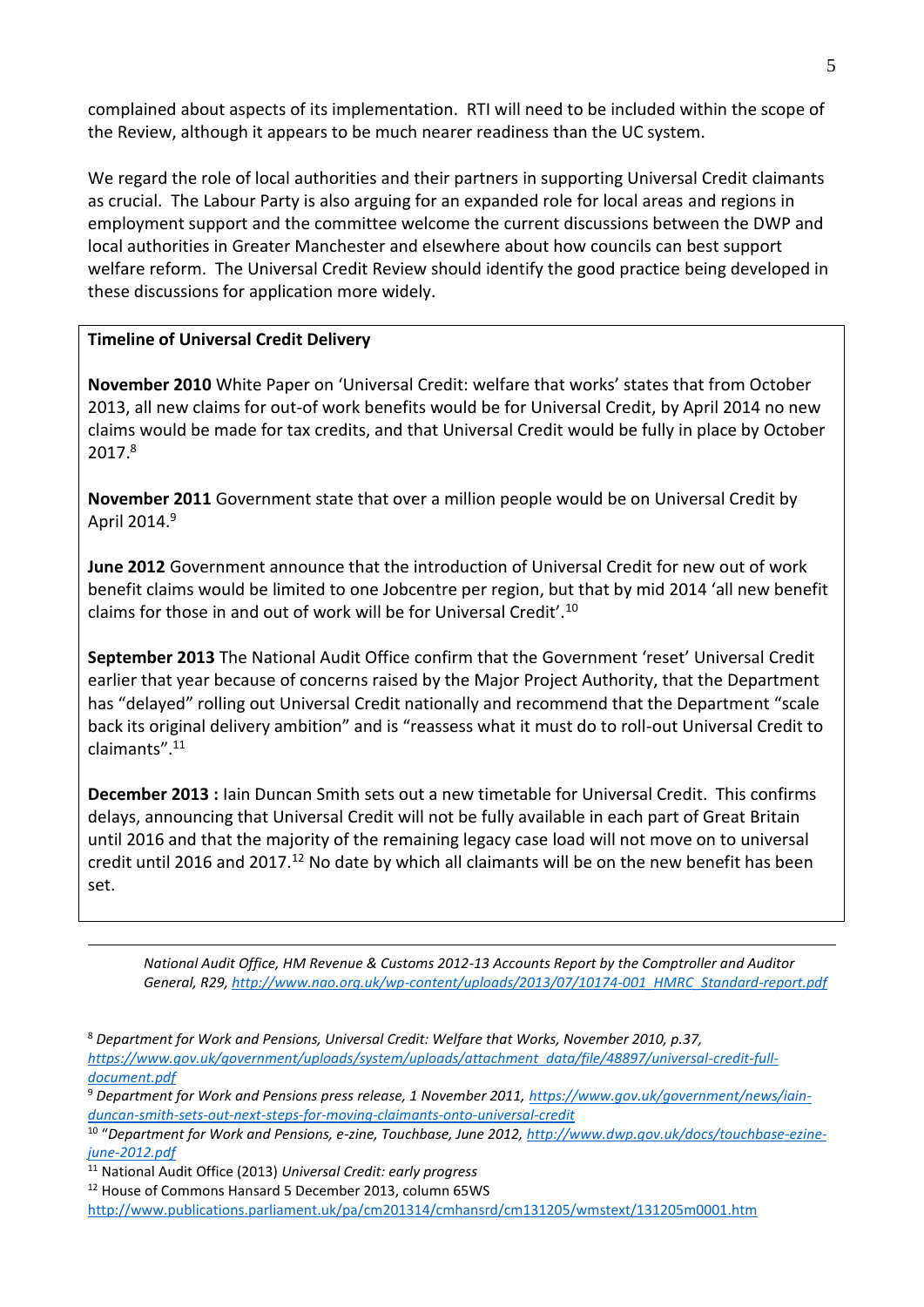### **2) Work Incentives**

Universal Credit aims to boost the incentives to work through two means. First, increased simplicity, with the gains to each hour of work being clearer, as families face only one reduction in benefit payments, rather than seeing their earnings reduced by tapers both on Housing Benefit and on Tax Credits.

Second, by a change in the distribution of incentives to work throughout the system, which particularly benefits those who want to work for less than 16 hours. While we welcome this increased incentive, we should note that it is achieved at the expense of an overall increased in Marginal Deduction Rates – that is, the rate at which benefits are withdrawn as earnings increase - although the number of those facing very high marginal deduction rates due to the combined reduction of Housing Benefit and Tax Credits will fall. 13

We welcome the direction of travel set out by Universal Credit, and believe that it has the potential to help more people to achieve their ambitions to work.

However, we note several areas where the current system may damage work incentives, and which we believe should be priorities for the Review to examine the costs and benefits of addressing within the overall spending envelope for Universal Credit.

### *Increased complexity*

While we are supportive of the aim of Universal Credit in simplifying the benefit system, there are concerns that the exclusion of Council Tax Benefit threatens to undermine this goal. The Institute for Fiscal Studies states that, "*separate means tests for council tax support could undermine this* [improved work incentives]*, with the potential to reintroduce some of the extremely weak work incentives that Universal Credit was supposed to eliminate. It is difficult to think of reasons why the government's original plan to integrate CTB into Universal Credit was inferior to what is now being proposed."<sup>14</sup>*

We believe there is a case for reviewing whether Council Tax Support should be integrated into Universal Credit, and recommend that the Review re-examine the pros and cons of such an approach, which could generate administrative savings for government.

We are concerned that the Government has not yet concluded how passported benefits such as Free School Meals should be treated under Universal Credit, nearly four years after first announcing the policy. This may be an outstanding policy issue that the Review will need to resolve. We recommend that the solution identified

<u>.</u>

<sup>13</sup> Universal Credit Impact Assessment, 2012.

<sup>14</sup> Stuart Adam and James Browne (2012) *Reforming Council Tax Benefit* IFS.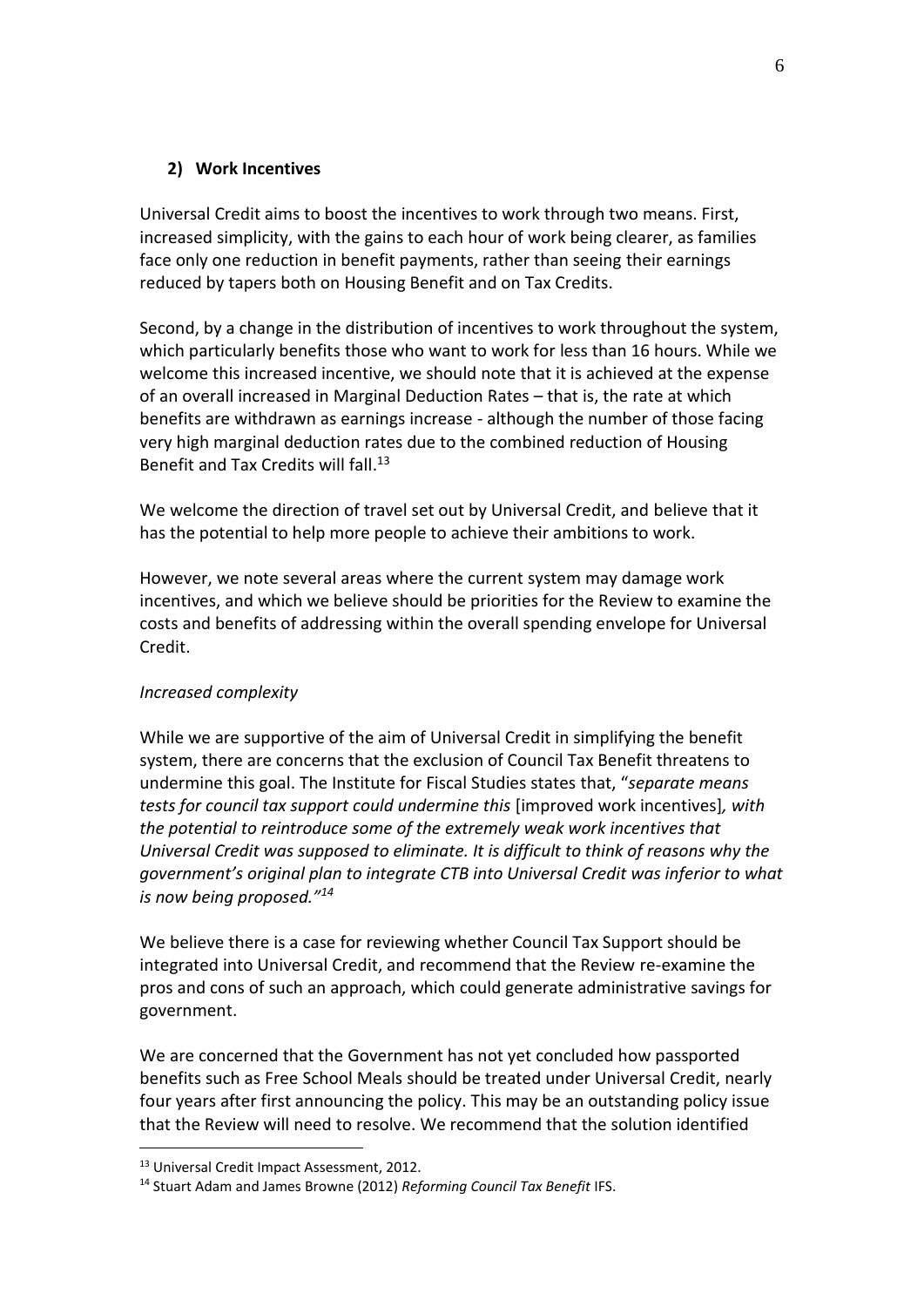should be one which does not damage work incentives; which would run contrary to the purpose of Universal Credit. This will require a collective approach across departments which has not been achieved so far.

#### *Weakened incentives for particular groups*

While on balance we believe that Universal Credit should achieve a modest improvement in work incentives, we are particularly concerned about the damage that the current design of the system will do for incentives for second earners to enter work. As the Government's own impact assessment points out, Universal Credit will decrease the incentive for second earners to both enter and progress in work, with 300,000 second earners seeing their incentives to progress reduced. As the Impact Assessment notes, *"it is possible that in some families, second earners may choose to reduce or rebalance their hours or leave work."<sup>15</sup>*

In the context of a cross-party commitment to tackle child poverty, this seems a particularly poor strategic choice. With 19 per cent of children living in poverty now in one-earner couple families, (second only to the children of workless lone parents who make up 20 per cent of poor families), helping more second earners, most of them women, to achieve their ambitions to work, must be a vital part of any child poverty strategy.<sup>16</sup>

We also highlight two further concerns about the current design of Universal Credit, which we recommend that the Review considers how best to resolve within the current funding envelope.

First, we are concerned that the support for self-employment may be damaged by the design of Universal Credit. We make recommendations to improve the administration of support for the self-employed in the next section, but remain concerned that the introduction of a 'minimum income floor' through which the selfemployed will be treated as having earned a certain amount a week could damage the prospects for self-employment at a time when incomes from this type of work are declining.<sup>17</sup>

Second, although we welcome the increased support that Universal Credit will offer to those working in short hours jobs, particularly for those with disabilities, we remain convinced that the balance of support should encourage people to work for 16 hours or more. We are not convinced that in-work conditionality, where the Government has as yet set out no clear plans, will be an effective move to encourage this, and recommend that the review consider alternative means of incentivising longer-hours work.

1

<sup>15</sup> Universal Credit Impact Assessment, 2012.

 $16$  Research by CPAG and the TUC sets out how an additional work allowance for second earners, would be an effective way of increasing work incentives for this group. See

<http://touchstoneblog.org.uk/2014/06/can-universal-credit-be-made-to-work-in-reducing-poverty/> <sup>17</sup> Conor D'Arcy and Laura Gardiner (2014) *Just the job or a working compromise?* Resolution Foundation.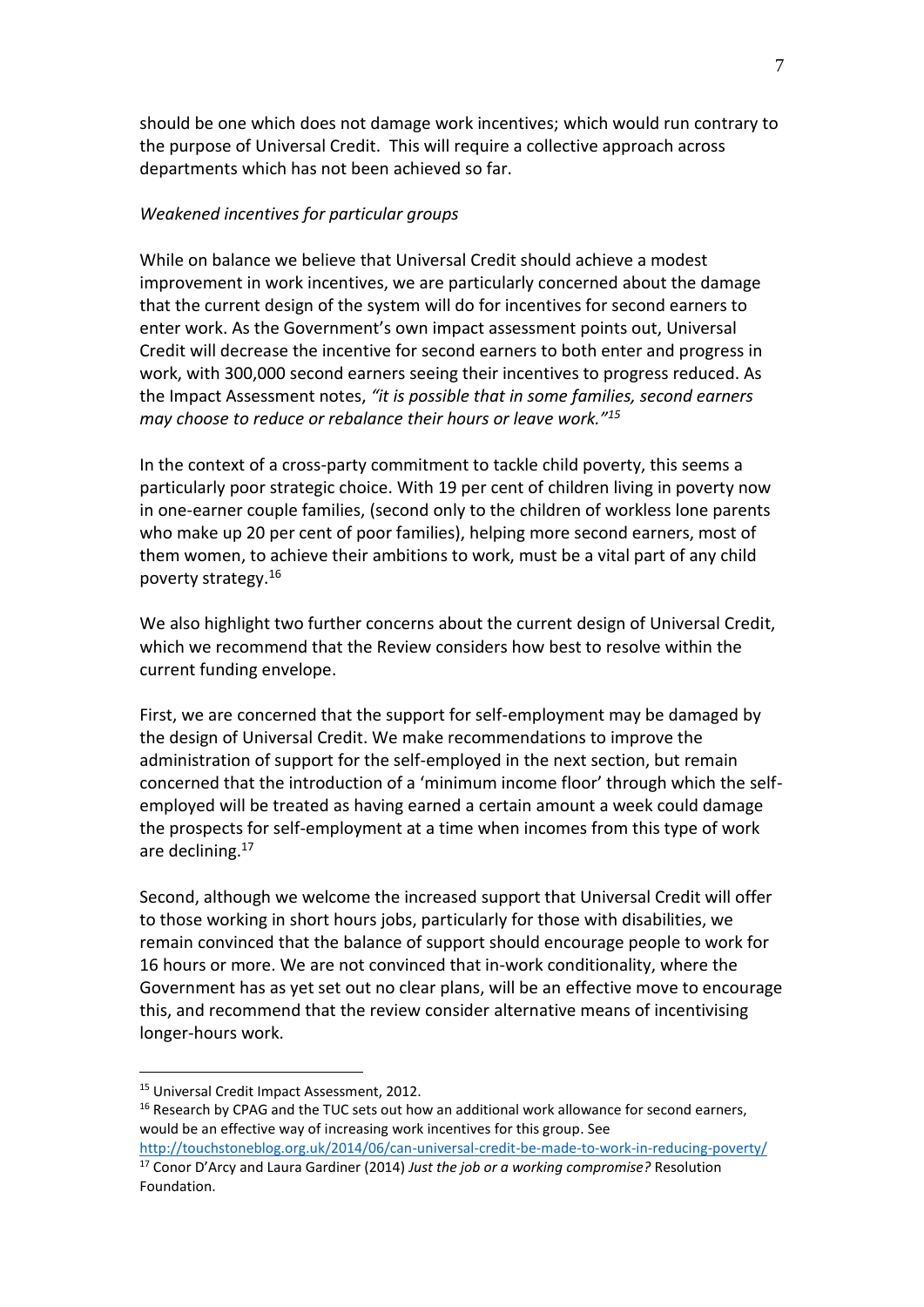#### 3) **Payments**

<u>.</u>

If Universal Credit is to bring real improvements for claimants, it needs to recognise the reality of family lives. The way in which financial support is paid can have a fundamental impact on how families are able to use this money, and on how the benefit, and the wider system of back-to-work and in-work support that surrounds it, is perceived.

A number of issues have been raised with the way that Universal Credit will be paid to claimants, including the 'digital by default' nature of the process, the support available to claimants to manage housing costs once these are paid directly to them, and the timing of payments. We think that advice and support for claimants will be crucial in managing these issues, and the role of local authorities and their partners in this respect will be important.

In addition to this, we recommend that the provision for the first UC payment to be made early should be better publicised. It would also be helpful if claimants could choose the date in the month on which to receive their UC payment, and the Review should consider if this would be possible within the current spending plans.

In one area however, we are clear that change is needed. It has been a long-standing convention that payments in respect of children should be paid to the main carer. Universal Credit at present will break that convention, risking a large 'purse to wallet' transfer of resources, with particular consequences for carers, normally women, in unequal or abusive relationships. We agree with the finding of the Work and Pensions Select Committee that *"a single household payment may not be suitable for every household claiming Universal Credit. There is a potential for women to lose out, and money intended for children or rent to not be used for this purpose." 18*

**We therefore recommend that the elements of UC relating to children should be paid to the main carer of the children, usually their mother, even when the balance of the UC payment is made to the other member of a couple**. The Review should look at the most cost-effective and practical way to make this change within the current funding.

Finally, we believe that the current system of assessment for Universal Credit could again risk disadvantaging the self-employed. As the Low Incomes Tax Reform Group have pointed out,

"*with the current proposals by the two Departments, instead of simplification, the rules will actually become more complex for small business proprietors who are also claimants of universal credit. They will have to understand three sets of rules for* 

<sup>18</sup> Work and Pensions Select Committee (2012) *Universal Credit implementation: meeting the needs of vulnerable claimants.*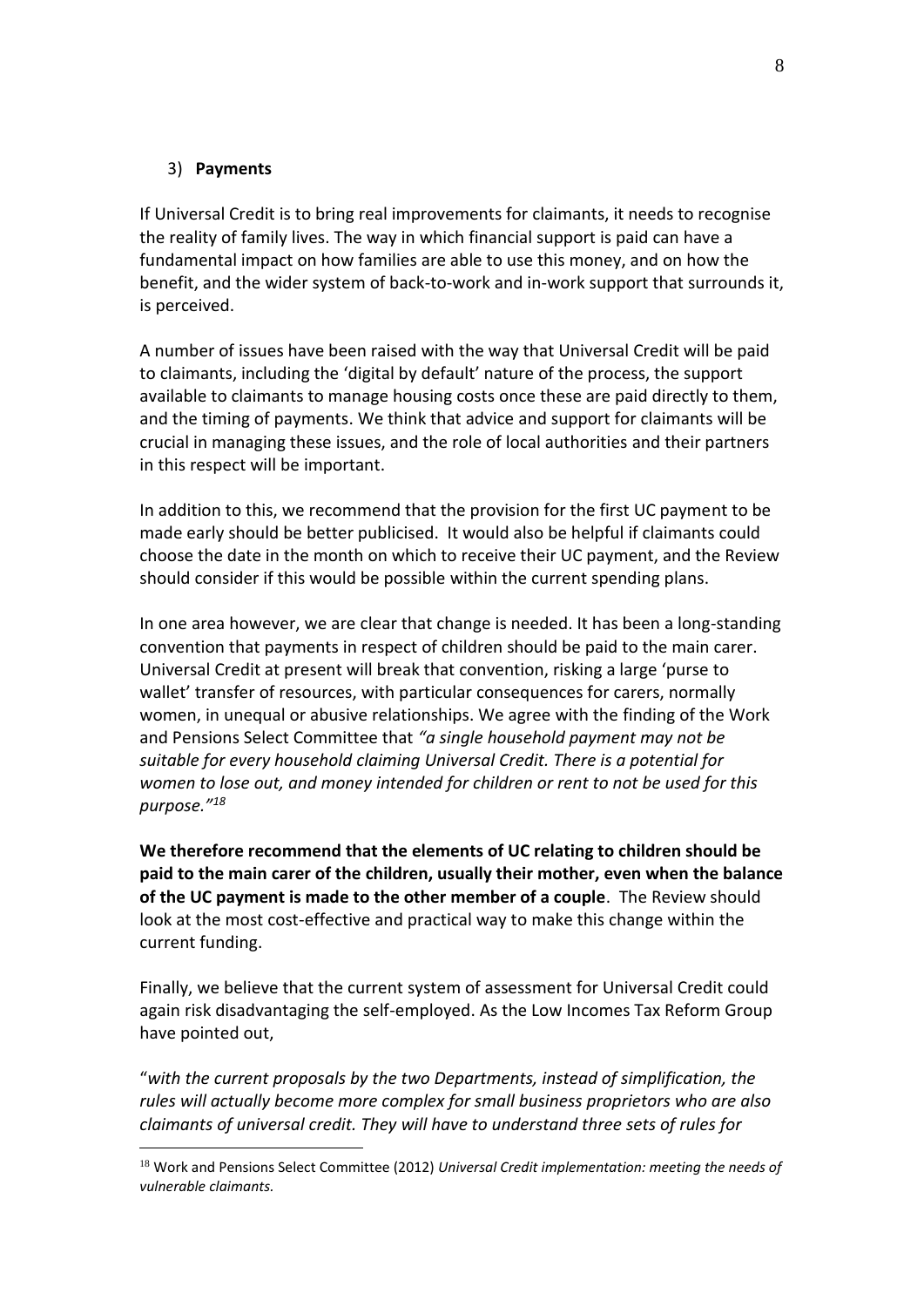*arriving at their profit figure – the accruals basis and the cash basis for tax, and the different cash basis used by the DWP – and this is an unnecessary complexity. This could mean they will have to engage in a complicated series of 'better off' calculations to understand their overall tax and benefits position, and probably engage advisers – paid or unpaid – to assist. The smallest businesses will have to account 12 times a year to DWP, and draw up accounts separately for HMRC for income tax purposes and again for VAT."<sup>19</sup>*

We therefore recommend that the review examine how best to simplify the system of reporting income within Universal Credit for the self-employed. Without this change the growing number of self-employed risk increased administrative complexity and red tape from the introduction of Universal Credit, which may damage their business. We note that the Office for Tax Simplification recommended in their report to Government on the tax treatment of small businesses that "*the definition of income for the new Universal Credit should have regard to changes that may be introduced to simplify tax for the smallest businesses" <sup>20</sup>* and will take this as the principle for action in this area.

<u>.</u>

<sup>19</sup> [http://www.litrg.org.uk/Resources/LITRG/Documents/2012/08/SSAC\\_](http://www.litrg.org.uk/Resources/LITRG/Documents/2012/08/SSAC_-_universal_credit_and_related_regulations_0712_(final).docx.pdf) universal credit and related regulations 0712 (final).docx.pdf

<sup>20</sup> Office of Tax Simplification (2012) *Small business tax review: Final report Simpler income tax for the smallest businesses*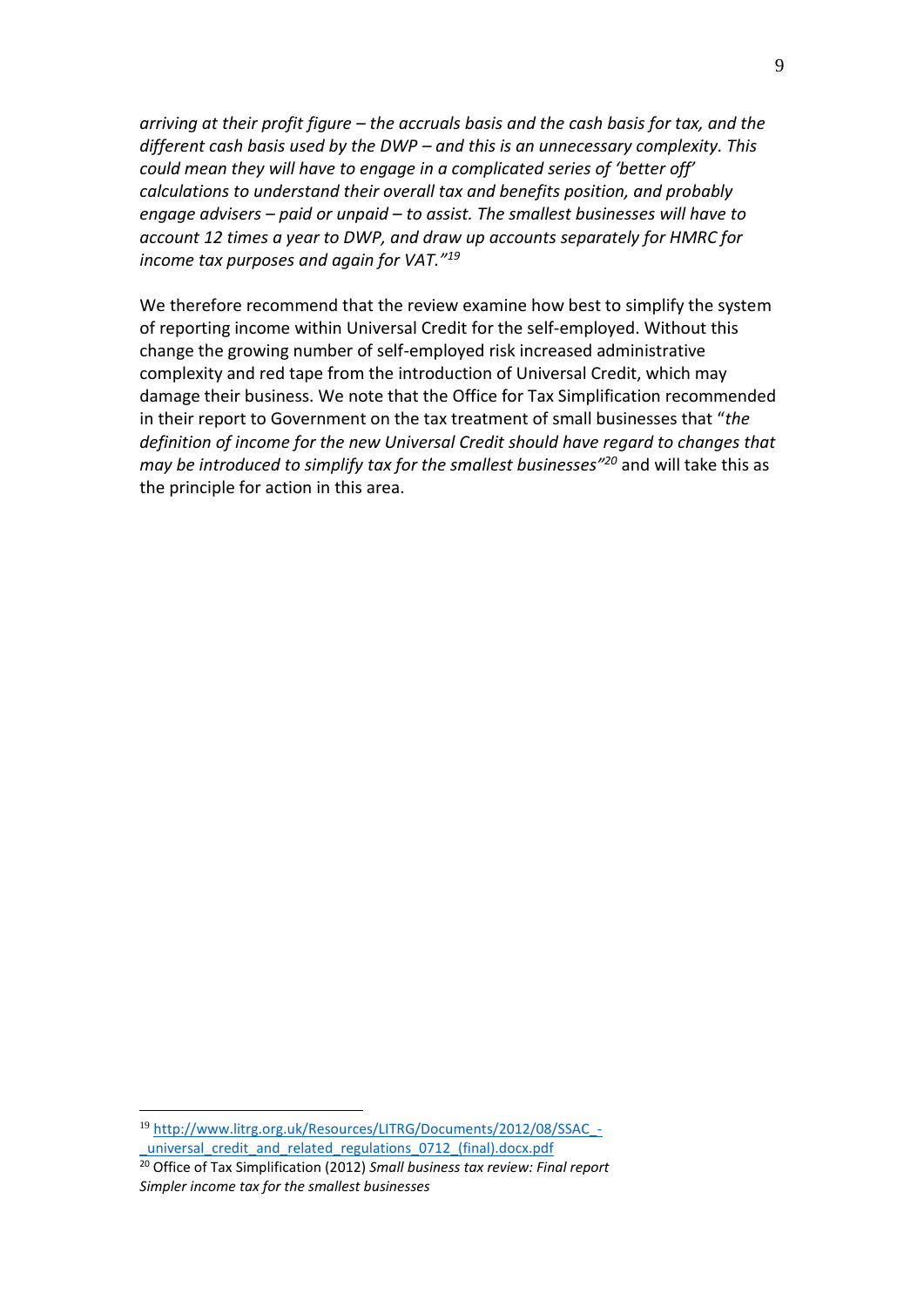### **Conclusion**

Delays and waste have plagued Universal Credit since its inception, enabled by a culture of secrecy and 'good news reporting' within the Department for Work and Pensions that has hampered effective scrutiny of the project. Openness and transparency will be key to rescuing the project, but this must start with a full assessment of its current status, and a realistic plan for roll out.

Design flaws in the current system look set to predominantly disadvantage women, with reduced incentives for second earners to enter work, and a system of payments that could take support for children away from the main carer. Our view is that these issues should be the priorities for an incoming Labour government to address.

If these issues can be resolved, Universal Credit has the potential to simplify the social security system, and to improve the incentive to work. But to achieve the aims of full employment, work that pays, and reduced child poverty, it must sit alongside wider changes in employment support, improved wages, and more affordable childcare.

## *Summary of conclusions:*

1

- We recommend that an incoming Labour government undertakes a full review of the Universal Credit project, including assessing frankly which parts of the project can be rescued, and an analysis of the Business Case for the project.
- They should publish the Business Plan that results, and should report quarterly to Parliament on progress against this plan. They should invite the National Audit Office to examine the Business Plan and each quarterly report, and report to Parliament publicly on these.
- We are concerned that two aspects of the current design in particular will damage work incentives, and make it harder for Labour to meet their long term goals. We are clear that any changes must be funded from within the existing Universal Credit budget, but recommend that the Review examines the trade-offs involved in addressing these issues:
	- o First, we are concerned that Universal Credit will weaken the incentive for second earners in couples to work. One in five children in poverty now lives with a single-earner couple, and ensuring that more second earners, principally women, are able to take up employment will be critical to reducing child poverty rates. $21$

 $21$  For example, research by the TUC and Child Poverty Action Group recommends that the introduction of an additional work allowance for second earners would be an effective means of increasing work incentives for couples.